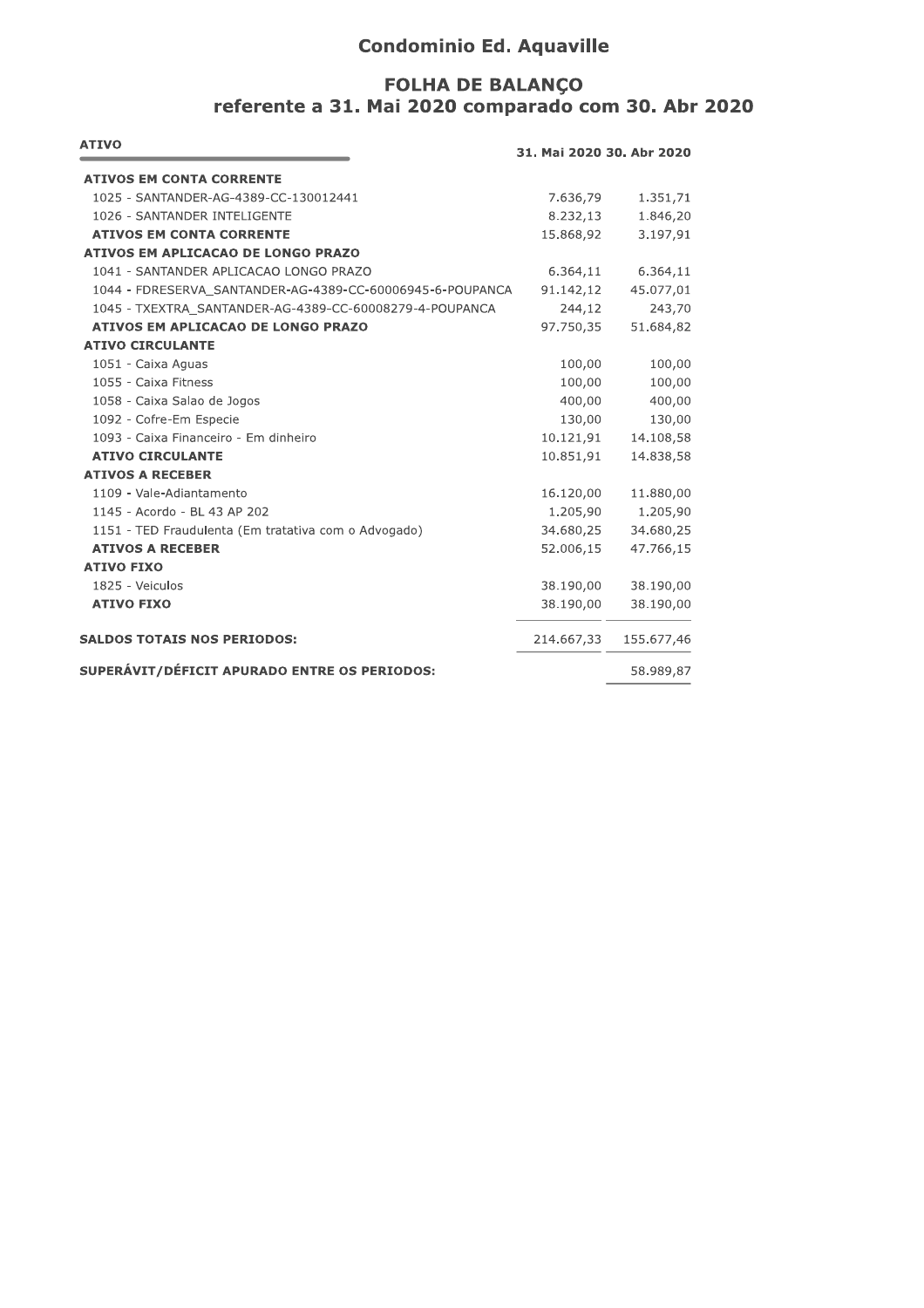#### **Condominio Ed. Aquaville**

### **RECEITAS x DESPESAS** pelo período 01. Maio 2020 Até 31. Maio 2020

| <b>RECEITAS</b>                                                                                    | 01. Mai 2020<br>31. Mai 2020 |
|----------------------------------------------------------------------------------------------------|------------------------------|
| RECEITAS DE TAXAS ORDINARIAS                                                                       |                              |
| 4001 - Taxa Ordinaria-202001                                                                       | 990,00                       |
| 4003 - Taxa Ordinaria-202003                                                                       | 3.170,00                     |
| 4004 - Taxa Ordinaria-202004                                                                       | 10.250,00                    |
| 4005 - Taxa Ordinaria-202005                                                                       | 405.590,00                   |
| 4006 - Taxa Ordinaria-202006                                                                       | 19.760,00                    |
| 4007 - Taxa Ordinaria-202007                                                                       | 1.040,00                     |
| 4008 - Taxa Ordinaria-202008<br><b>RECEITAS DE TAXAS ORDINARIAS</b>                                | 1.040,00<br>441.840,00       |
| RECEITA DE TAXAS PARA FUNDO DE RESERVA                                                             |                              |
| 6001 - Taxa Fundo de Reserva-202001                                                                |                              |
| 6003 - Taxa Fundo de Reserva-202003                                                                | 15,00                        |
| 6004 - Taxa Fundo de Reserva-202004                                                                | 50,00                        |
| 6005 - Taxa Fundo de Reserva-202005                                                                | 1.950,00                     |
| 6006 - Taxa Fundo de Reserva-202006                                                                | 95,00                        |
| 6007 - Taxa Fundo de Reserva-202007                                                                |                              |
| 6008 - Taxa Fundo de Reserva-202008                                                                |                              |
| RECEITA DE TAXAS PARA FUNDO DE RESERVA                                                             | 2.125,00                     |
| <b>RECEITA DE TAXAS EXTRAS</b>                                                                     |                              |
| 8003 - Taxa Fundo de Reforço Estrutural -202003                                                    | 300,00                       |
| 8004 - Taxa Fundo de Reforço Estrutural -202004                                                    | 900,00<br>18.600,00          |
| 8005 - Taxa Fundo de Reforço Estrutural -202005<br>8006 - Taxa Fundo de Reforço Estrutural -202006 | 300,00                       |
| <b>RECEITA DE TAXAS EXTRAS</b>                                                                     | 20.100,00                    |
| <b>OUTRAS RECEITAS</b>                                                                             |                              |
| 9376 - Receita com Multa de Atraso                                                                 | 2.422,33                     |
| 9377 - Receita com Juros de Aplicacoes                                                             | 77,25                        |
| 9398 - Creditos Diversos                                                                           | 2.000,00                     |
| 9399 - Receitas com Depositos Ainda Nao Identificadas                                              | 18.743,08                    |
| <b>OUTRAS RECEITAS</b>                                                                             | 23.242,66                    |
| <b>TOTAL DE RECEITAS</b>                                                                           | 487.307,66 -                 |
| <b>DESPESAS</b>                                                                                    |                              |
| <b>DESPESAS COM PRODUTOS PARA VENDA</b>                                                            |                              |
| 9402 - Despesa com Compras de Bebidas                                                              | 1.025,96                     |
| <b>DESPESAS COM PRODUTOS PARA VENDA</b>                                                            | 1.025,96                     |
| <b>DESPESAS COM MATERIAIS DE CONSUMO</b>                                                           |                              |
| 9451 - Despesa com Material Eletrico                                                               | 2.762,34                     |
| 9453 - Despesa com Material de Limpeza                                                             | 2.604,62                     |
| 9454 - Despesa com Produtos Quimicos Piscina                                                       | 2.502,00                     |
| 9455 - Despesa com ETA                                                                             | 520,00                       |
| 9456 - Despesa com Jardinagem                                                                      | 2.845,00                     |
| 9460 - Despesas com Equipamentos Eletro-Eletronicos<br><b>DESPESAS COM MATERIAIS DE CONSUMO</b>    | 1.504,20<br>12.738,16        |
|                                                                                                    |                              |
| <b>DESPESAS FOLHA DE PESSOAL/TRIBUTOS</b><br>9510 - Despesa com Salarios                           | 119.925,52                   |
| 9511 - Despesa com Salarios Complementar                                                           | 1.300,00                     |
| 9512 - Despesa com Ferias                                                                          | 20.434,52                    |
| 9513 - Despesa com Rescisao de Funcionarios                                                        | 3.185,57                     |
| 9514 - Despesa com FGTS-Rescisao                                                                   | 532,09                       |
| 9516 - Despesa com INSS                                                                            | 53.055,80                    |
| 9517 - Despesa com FGTS                                                                            | 552,03                       |
|                                                                                                    |                              |
|                                                                                                    |                              |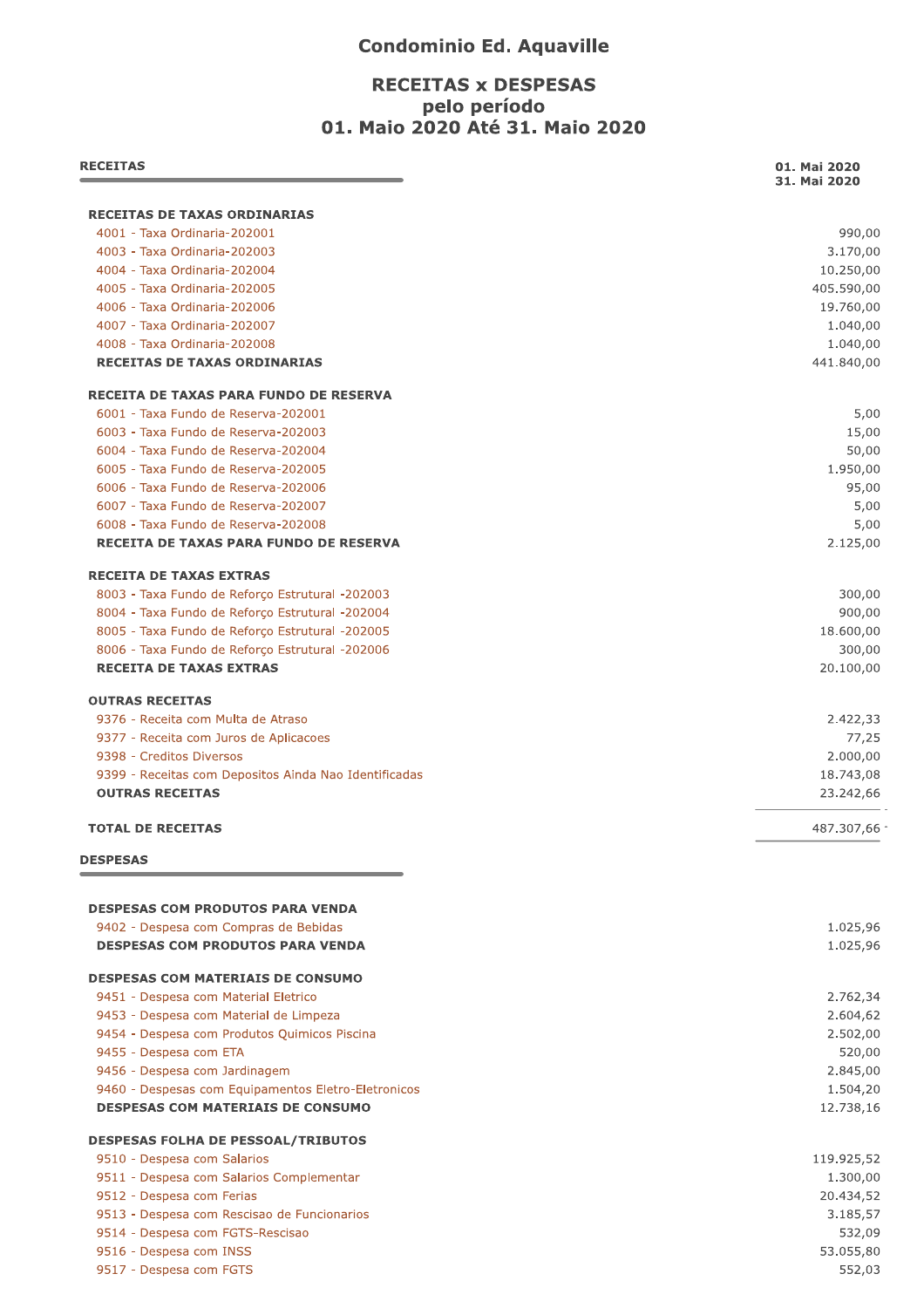| 9520 - Despesa com Alimentacao - CONTRATO                                                    | 18.762,00          |
|----------------------------------------------------------------------------------------------|--------------------|
| 9521 - Despesa com Vale-Transporte                                                           | 2.876,80           |
| 9522 - Despesa com Transporte Funcionarios                                                   | 9.486,40           |
| 9523 - Despesa com IRRF                                                                      | 2.818,43           |
| 9524 - Despesa com Plano de Saude-Contrato                                                   | 15.546,30          |
| 9526 - Despesa com Pensao Alimenticia                                                        | 771,77             |
| 9527 - Despesa com Cafe da Manha/Lanche-Contrato<br>9528 - Despesa com ISS                   | 8.243,25<br>261,43 |
| 9531 - Despesa com EPI                                                                       | 360,00             |
| 9536 - Despesa com Auxilio Combustivel                                                       | 945,00             |
| 9537 - Despesa com Cesta Basica                                                              | 53,80              |
| <b>DESPESAS FOLHA DE PESSOAL/TRIBUTOS</b>                                                    | 259.110,71         |
| <b>SERVICOS ESSENCIAIS</b>                                                                   |                    |
| 9560 - Despesa com Energia Eletrica                                                          | 29.747,97          |
| 9566 - Despesas com Telefonia                                                                | 675,82             |
| 9568 - Despesas com Telefonia-Tronco de Ramais-Contrato                                      | 1.956,06           |
| 9569 - Despesas com Provedor de Internet-Contrato                                            | 998,00             |
| 9570 - Despesas com TV por Assinatura - Contrato                                             | 568,79             |
| 9571 - Despesas com Manutencao do Sistema Cameras                                            | 4.180,00           |
| <b>SERVICOS ESSENCIAIS</b>                                                                   | 38.126,64          |
| <b>DESPESAS ADMINISTRATIVAS</b>                                                              |                    |
| 9612 - Despesas com Copias-Contrato                                                          | 747,00             |
| 9616 - Despesas com Contador-Contrato                                                        | 2.873,15           |
| 9618 - Despesa com Seguro de Bens do Condominio                                              | 1.247,61           |
| 9620 - Despesa com Software-Manutencao-Contrato                                              | 399,20             |
| 9622 - Despesas com Manutencao de Veiculos                                                   | 297,00             |
| <b>DESPESAS ADMINISTRATIVAS</b>                                                              | 5.563,96           |
| <b>MANUTENCAO E CONSERVACAO</b>                                                              |                    |
| 9655 - Despesa com Manutencao de Maquinas Eletricas/Bombas                                   | 3.406,70           |
| 9663 - Despesas com Aquisicao de Equipamentos/Ferramentas                                    | 75,00              |
| 9665 - Despesas com Manutencao Central Telefonica                                            | 1.051,00           |
| 9667 - Despesas com Manutencao Computadores                                                  | 706,00             |
| 9669 - Despesas com Manutencao de Controle de Acesso                                         | 1.740,00           |
| 9673 - Despesas com Manutencao de Bastoes / Ponto Eletronico (Contrato)                      | 365,13             |
| 9675 - Despesa com Manutencao da Antena Coletiva-Contrato<br><b>MANUTENCAO E CONSERVACAO</b> | 825,00<br>8.168,83 |
|                                                                                              |                    |
| <b>OBRAS E/OU MELHORIAS</b>                                                                  |                    |
| 9760 - Despesas com Conservacao/Melhorias                                                    | 12.632,82          |
| 9770 - Despesas com Obras                                                                    | 7.113,05           |
| 9780 - Despesas com Recuperacao de Blocos                                                    | 7.185,00           |
| <b>OBRAS E/OU MELHORIAS</b>                                                                  | 26.930,87          |
| <b>DESPESAS DIVERSAS</b>                                                                     |                    |
| 9810 - Despesas com Combustivel                                                              | 1.082,05           |
| 9820 - Despesas com Esporte/Lazer                                                            | 2.000,00           |
| 9830 - Despesas Eventuais                                                                    | 200,00             |
| 9845 - Despesas com Advogados                                                                | 2.055,82           |
| 9848 - Despesas com Controle de Animais (Gatos, Pombos)                                      | 1.002,50           |
| 9849 - Despesas com Servicos Graficos                                                        | 600,00             |
| <b>DESPESAS DIVERSAS</b>                                                                     | 6.940,37           |
| <b>DESPESAS FINANCEIRAS</b>                                                                  |                    |
| 9860 - Despesas com Cobranca Bancaria                                                        | 1.454,34           |
| <b>DESPESAS FINANCEIRAS</b>                                                                  | 1.454,34           |
| <b>DESPESAS EXTRAORDINARIAS</b>                                                              |                    |
| 9931 - Despesas com Repaginacao Aquaville                                                    | 53.525,00          |
| 9934 - Despesas com Reforco dos Blocos                                                       | 14.597,65          |
| 9958 - Despesas com Auditoria                                                                | 135,30             |
| <b>DESPESAS EXTRAORDINARIAS</b>                                                              | 68.257,95          |
| <b>TOTAL DE DESPESAS</b>                                                                     | 428.317,79         |
|                                                                                              |                    |
| SUPERÁVIT/(DÉFICIT):                                                                         | 58.989,87          |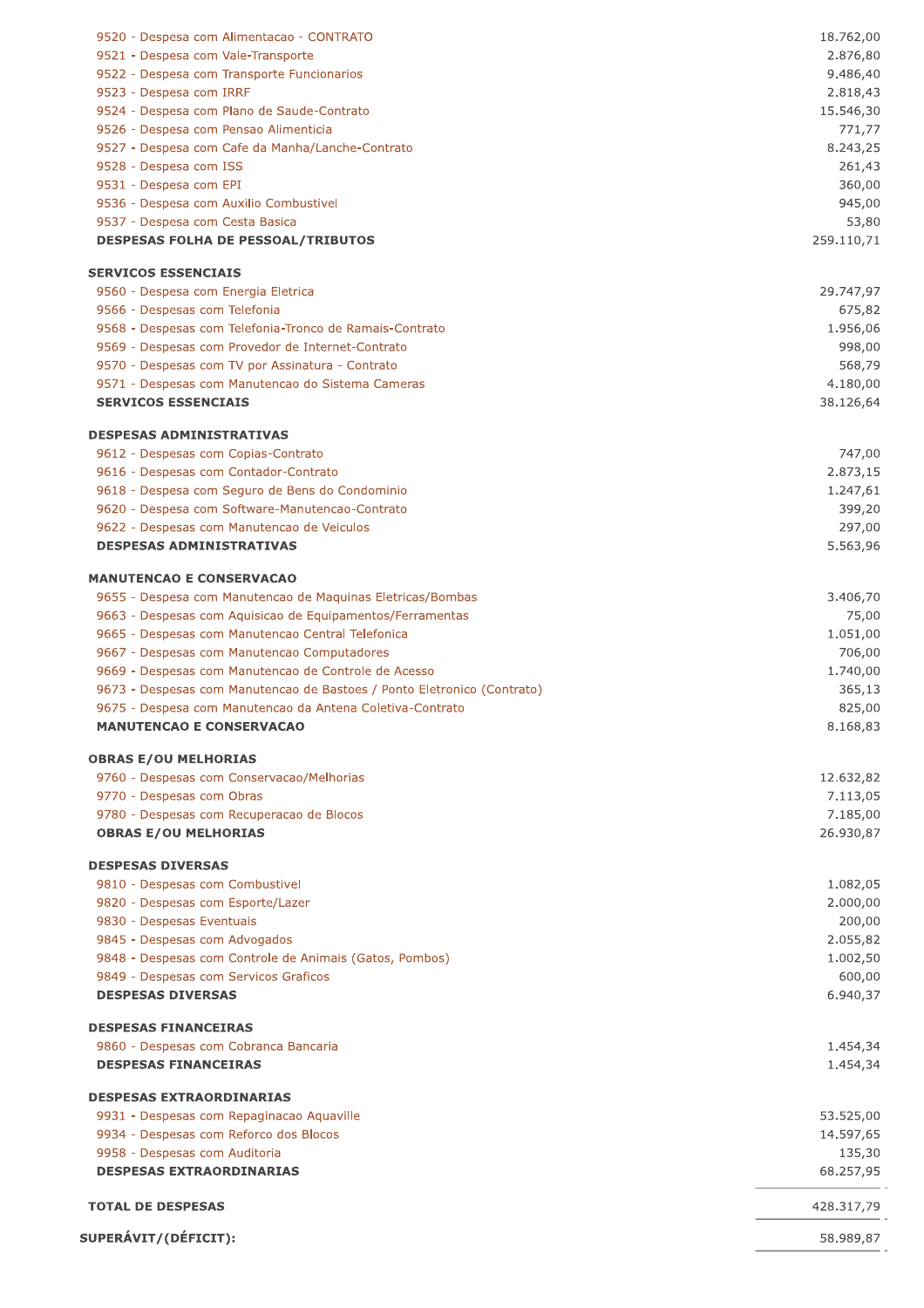#### DESPESAS DIARIAS PARA BALANCETE / Condominio Ed. Aquaville

De 01. Maio 2020<br>Até 31. Maio 2020<br>Em Aberto<br>Fechado

| Data de                   | <b>Fatura/Recibo</b>                         | <b>Fornecedor</b>                                              | <b>Total</b>        | <b>Total</b>        |
|---------------------------|----------------------------------------------|----------------------------------------------------------------|---------------------|---------------------|
| pagamento<br>1 04.05.2020 |                                              |                                                                |                     | <b>Efetuado</b>     |
|                           | 2ª QUINZENA DE ABRIL                         | Funcionario                                                    | 847,99              | 847,99              |
| 2 04.05.2020              | 2ª QUINZENA DE ABRIL                         | Funcionario                                                    | 9.252,00            | 9.252,00            |
| 3 04.05.2020              | ENERGIA ELETRICA 05/2020                     | <b>COELCE</b>                                                  | 5.431,70            | 5.431,70            |
| 4 04.05.2020              | <b>ISS</b>                                   | PREFEITURA DE AQUIRAZ                                          | 261,43              | 261,43              |
| 5 04.05.2020              | NF 1337469                                   | INDAIA BRASIL AGUAS MINERAIS LTDA                              | 274,85              | 274,85              |
| 6 04.05.2020              | <b>NF 28665</b>                              | <b>LAFAIETE TINTAS</b>                                         | 1.645,12            | 1.645,12            |
| 7 04.05.2020              | <b>NF 58697</b><br><b>RECIBO</b>             | <b>PETROLUSA</b>                                               | 2.391,40            | 2.391,40            |
| 8 04.05.2020              | <b>V.T DIVERSOS MAIO</b>                     | <b>COMPRAS DIVERSAS</b>                                        | 360,00              | 360,00              |
| 9 04.05.2020              |                                              | Funcionario                                                    | 654,20<br>21.118,69 | 654,20<br>21.118,69 |
| 10 05.05.2020             | <b>NF 5027</b>                               | <b>GERENCIAL CONTABILIDADE</b>                                 | 2.873,15            | 2.873,15            |
|                           |                                              |                                                                | 2.873,15            | 2.873,15            |
| 11 06.05.2020             | APÓLICE 116214000679 MAIO                    | PORTO SEGURO                                                   | 447,26              | 447,26              |
|                           | 02/06                                        |                                                                |                     |                     |
| 12 06.05.2020             | <b>NF1184</b>                                | WORLD DIGITAL SOLUCOES INTELIGENTE                             | 747,00              | 747,00              |
|                           |                                              | <b>LTDA</b>                                                    |                     |                     |
|                           |                                              |                                                                | 1.194,26            | 1.194,26            |
| 13 07.05.2020             | <b>FERIAS ABRIL</b>                          | Funcionario                                                    | 3.839,46            | 3.839,46            |
| 14 07.05.2020             | <b>FERIAS MAIO</b>                           | Funcionario                                                    | 12.110,67           | 12.110,67           |
| 15 07.05.2020             | <b>NF 237</b>                                | ANTONIO JOSIMARIO SANTOS SILVA                                 | 3.680,00            | 3.680,00            |
| 16 07.05.2020             | NF 437 02/03 LUMINÁRIAS                      | SHOMEI ILUMINACAO EIRELI                                       | 12.675,00           | 12.675,00           |
| 17 07.05.2020             | <b>NF457605</b>                              | <b>ELZIANE ALVES FEITOSA</b>                                   | 3.217,50            | 3.217,50            |
| 18 07.05.2020             | <b>NF 523</b>                                | TRANS FRET SERVICOS DE FRETAMENTO LTDA                         | 4.260,00            | 4.260,00            |
| 19 07.05.2020             | PENSÃO ALIMEN 04/2020 ALAN                   | Funcionario                                                    | 249,09              | 249,09              |
|                           | <b>JORGE</b>                                 |                                                                |                     |                     |
| 20 07.05.2020             | PENSÃO ALIMEN 04/2020 FCO                    | Funcionario                                                    | 192,68              | 192,68              |
|                           | <b>ARTURIENE</b>                             |                                                                |                     |                     |
| 21 07.05.2020             | PENSÃO ALIMEN 04/2020 LUIS<br><b>EDUARDO</b> | Funcionario                                                    | 330,00              | 330,00              |
| 22 07.05.2020             | RECIBO ROSAS DIA DAS MÃES                    | BELVIDA DISTRIBUIDORA DE EVENTOS E                             | 420,00              | 420,00              |
|                           |                                              | PAISAGISMO LTDA                                                |                     |                     |
|                           |                                              |                                                                | 40.974,40           | 40.974,40           |
| 23 08.05.2020             | NF 23029 02/02                               | ARCELORMITTAL BRASIL S.A                                       | 1.222,45            | 1.222,45            |
| 24 08.05.2020             | <b>NF 28721</b>                              | <b>LAFAIETE TINTAS</b>                                         | 2.262,04            | 2.262,04            |
| 25 08.05.2020             | <b>NF435759</b>                              | J E COM DE EMBALAGENS LTDA                                     | 960,00              | 960,00              |
| 26 08.05.2020             | <b>NF 906165</b>                             | <b>IBYTE</b>                                                   | 104,30              | 104,30              |
|                           |                                              |                                                                | 4.548,79            | 4.548,79            |
| 27 11.05.2020             | NF 145 01/03                                 | CARLOS ROGERIO RIBEIRO                                         | 4.500,00            | 4.500,00            |
| 28 11.05.2020             | MAIO/2020                                    | <b>SKY BRASIL SERVICOS LTDA</b>                                | 568,79              | 568,79              |
| 29 11.05.2020             | NF 21375698                                  | <b>HAPVIDA</b>                                                 | 14.820,30           | 14.820,30           |
| 30 11.05.2020             | NF 21378790 ODONTO                           | <b>HAPVIDA</b>                                                 | 726,00              | 726,00              |
| 31 11.05.2020             | AJUDA ADM 05/2020                            | ADMINISTRADOR                                                  | 5.000,00            | 5.000,00            |
| 32 11.05.2020             | ESTORNO SALÃO DE JOGOS                       | SERVIÇOS DIVERSOS                                              | 200,00              | 200,00              |
| 33 11.05.2020             | <b>NF 011</b>                                | PET GULA COMERCIO E SERVIÇOS LTDA                              | 408,00              | 408,00              |
| 34 11.05.2020             | <b>NF 124</b>                                | JONAS DE JESUS DO NASCIMENTO                                   | 11.281,50           | 11.281,50           |
| 35 11.05.2020             | NF 2548 / 2552 / 2553 / 2593                 | COMERCIAL DE MADEIRAS JUREMA LTDA                              | 11.141,16           | 11.141,16           |
| 36 11.05.2020             | NF 2607 / 2608 / 2615                        | COMERCIAL DE MADEIRAS JUREMA LTDA                              | 7.239,64            | 7.239,64            |
| 37 11.05.2020             | NF 2630 / 2644                               | COMERCIAL DE MADEIRAS JUREMA LTDA                              | 4.996,35            | 4.996,35            |
| 38 11.05.2020             | NF 2649 / 2667 / 2673 / 2713                 | COMERCIAL DE MADEIRAS JUREMA LTDA                              | 36.622,85           | 36.622,85           |
| 39 11.05.2020             | NF 3147/3281                                 | ANDRE BRINGEL INDUSTRIA DE AGUAS                               | 468,00              | 468,00              |
|                           |                                              | <b>ENVASADAS LTDA</b>                                          |                     |                     |
| 40 11.05.2020             | NF 4652 01/02                                | <b>MYRTON CABRAL NETO - EPP</b>                                | 999,90              | 999,90              |
| 41 11.05.2020             | <b>NF 597</b>                                | A L S CAFE INDUSTRIA DE TINTAS LTDA                            | 5.065,00            | 5.065,00            |
| 42 11.05.2020             | <b>NF 722</b>                                | JNE SERVICOS DE INST. MANUT. DE INF E<br><b>SEGURANCA LTDA</b> | 2.090,00            | 2.090,00            |
| 43 11.05.2020             | <b>NF 733</b>                                | JNE SERVICOS DE INST. MANUT. DE INF E<br><b>SEGURANCA LTDA</b> | 2.090,00            | 2.090,00            |
| 44 11.05.2020             | PAGAMENTO GRATIFICAÇÃO<br><b>OBRA</b>        | Funcionario                                                    | 1.020,00            | 1.020,00            |
| 45 11.05.2020             | <b>RECIBO</b>                                | FLORICULTURA PRIMAVERA                                         | 425,00              | 425,00              |
| 46 11.05.2020             | RECIBO 04/2020                               | M A P ASSESSORIA                                               | 2.000,00            | 2.000,00            |
| 47 11.05.2020             | RESCISÃO VALDERSON<br><b>ALEXANDRE</b>       | Funcionario                                                    | 2.013,66            | 2.013,66            |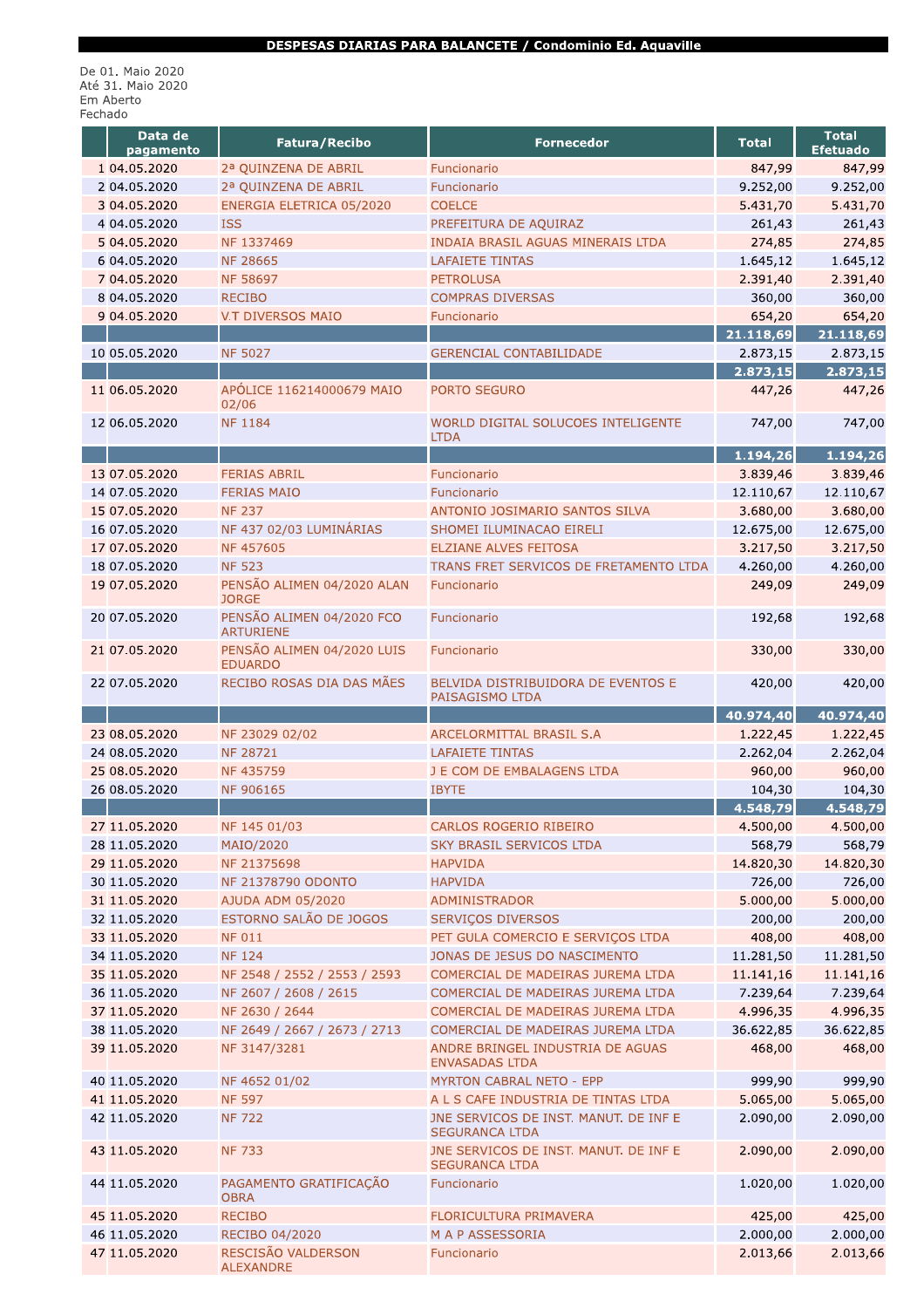| 48 11.05.2020                  | SERVIÇOS PRESTADOS 09.05 A<br>11.05.2020           | Funcionario                                                                | 740,00             | 740,00             |
|--------------------------------|----------------------------------------------------|----------------------------------------------------------------------------|--------------------|--------------------|
| 49 11.05.2020                  | TRONCO RAMAIS 03/2020                              | MSN ADMINISTRACAO DE RESTAURANTE E<br><b>HOTEIS LTDA</b>                   | 978,03             | 978,03             |
| 50 11.05.2020                  | FGTS RESCISÓRIO VALDERSON<br><b>ALEXANDRE</b>      | Funcionario                                                                | 532,09             | 532,09             |
|                                |                                                    |                                                                            | 115.926,27         | 115.926,27         |
| 51 12.05.2020                  | ENERGIA ELETRICA 05/2020                           | <b>COELCE</b>                                                              | 15.512,15          | 15.512,15          |
|                                |                                                    |                                                                            | 15.512,15          | 15.512,15          |
| 52 13.05.2020                  | NF 29 1ª QUINZENA                                  | BELVIDA DISTRIBUIDORA DE EVENTOS E<br>PAISAGISMO LTDA                      | 1.000,00           | 1.000,00           |
| 53 13.05.2020                  | <b>NF 92251</b>                                    | SIMAG COM. VAREJISTA DE PRODUTOS<br>DOMISSANITARIOS LTDA                   | 577,80             | 577,80             |
|                                |                                                    |                                                                            | 1.577,80           | 1.577,80           |
| 54 14.05.2020                  | 1ª QUINZENA DE MAIO                                | Funcionario                                                                | 29.100,00          | 29.100,00          |
| 55 14.05.2020                  | 1ª QUINZENA DE MAIO                                | Funcionario                                                                | 1.200,00           | 1.200,00           |
| 56 14.05.2020                  | 1ª QUINZENA DE MAIO                                | Funcionario                                                                | 400,00             | 400,00             |
| 57 14.05.2020                  | 1ª QUINZENA DE MAIO                                | Funcionario                                                                | 400,00             | 400,00             |
| 58 14.05.2020                  | 1ª QUINZENA DE MAIO                                | Funcionario                                                                | 900,00             | 900,00             |
| 59 14.05.2020                  | 1ª QUINZENA DE MAIO                                | Funcionario                                                                | 625,00             | 625,00             |
| 60 14.05.2020                  | <b>FERIAS MAIO</b>                                 | Funcionario                                                                | 3.464,39           | 3.464,39           |
| 61 14.05.2020                  | <b>NF 203</b>                                      | <b>FRANCISCO NEUTON DE SOUSA</b>                                           | 1.225,00           | 1.225,00           |
| 62 14.05.2020                  | <b>NF 2390</b>                                     | <b>BBADV - SERVICOS DE COBRANCA EIRELI</b>                                 | 2.000,00           | 2.000,00           |
| 63 14.05.2020                  | NF 677396                                          | CARMEHIL COMERCIAL ELETRICA LTDA                                           | 487,00             | 487,00             |
|                                |                                                    |                                                                            | 39.801,39          | 39.801,39          |
| 64 15.05.2020                  | ENERGIA ELETRICA 05/2020<br><b>SUBESTACAO</b>      | <b>COELCE</b>                                                              | 7.920,93           | 7.920,93           |
| 65 15.05.2020                  | MAIO/2020                                          | <b>ISBET</b>                                                               | 583,44             | 583,44             |
| 66 15.05.2020                  | NF 125878                                          | DOMINGOS ARAUJO NETO COMERCIO E<br><b>INDUSTRIAL LTDA</b>                  | 520,00             | 520,00             |
| 67 15.05.2020                  | <b>NF 27166</b>                                    | FORTAL CHECK BRASIL SERVICOS DE<br><b>INFORMACOES</b>                      | 55,82              | 55,82              |
| 68 15.05.2020                  | <b>NF 274</b>                                      | <b>G R V FORTAL</b>                                                        | 1.461,00           | 1.461,00           |
|                                |                                                    |                                                                            | 10.541, 19         | 10.541, 19         |
| 69 18.05.2020                  | 1ª QUINZENA DE MAIO                                | Funcionario                                                                | 400,00             | 400,00             |
| 70 18.05.2020                  | ENERGIA ELETRICA 05/2020                           | <b>COELCE</b>                                                              | 189,32             | 189,32             |
| 71 18.05.2020                  |                                                    |                                                                            |                    |                    |
|                                | INSS 2100 04/2020                                  | MINISTERIO DA FAZENDA                                                      | 53.055,80          | 53.055,80          |
| 72 18.05.2020                  | <b>IRRF-CSRF NF 590 ACCORD</b><br><b>AUDITORES</b> | MINISTERIO DA FAZENDA                                                      | 135,30             | 135,30             |
| 73 18.05.2020                  | IRRF FOLHA 0561 04/2020                            | MINISTERIO DA FAZENDA                                                      | 477,44             | 477,44             |
| 74 18.05.2020                  | <b>NF 011</b>                                      | PIETRO VALENTE                                                             | 985,00             | 985,00             |
| 75 18.05.2020                  | NF 436681                                          | J E COM DE EMBALAGENS LTDA                                                 | 2.502,00           | 2.502,00           |
| 76 18.05.2020                  | NF 463146                                          | <b>ELZIANE ALVES FEITOSA</b>                                               | 3.079,50           | 3.079,50           |
| 77 18.05.2020                  | <b>NF 654050</b>                                   | DIMAS DE MELO PIMENTA SISTEMA DE PONTO<br><b>E ACESSO LTDA</b>             | 163,13             | 163,13             |
| 78 18.05.2020                  | RECIBO MAIO/2020                                   | <b>SINAPSE BRASIL</b>                                                      | 600,00             | 600,00             |
| 79 18.05.2020                  | SERVICOS PRESTADOS 15.05 A                         | Funcionario                                                                | 380,00             | 380,00             |
|                                | 17.05.2020                                         |                                                                            |                    |                    |
| 80 18.05.2020                  | TRONCO RAMAIS 04/2020                              | MSN ADMINISTRACAO DE RESTAURANTE E<br><b>HOTEIS LTDA</b>                   | 978,03             | 978,03             |
|                                |                                                    |                                                                            | 62.945,52          | 62.945,52          |
| 81 19.05.2020                  | <b>NF450150</b>                                    | <b>NILO MAIA</b>                                                           | 298,82             | 298,82             |
|                                |                                                    |                                                                            | 298,82             | 298,82             |
| 82 21.05.2020                  | <b>NF 582</b>                                      | A L S CAFE INDUSTRIA DE TINTAS LTDA                                        | 2.120,00           | 2.120,00           |
| 83 21.05.2020                  | ENERGIA ELETRICA 05/2020                           | <b>COELCE</b>                                                              | 192,86             | 192,86             |
| 84 21.05.2020                  | <b>FATURA MAIO</b>                                 | <b>CLARO</b>                                                               | 675,82             | 675,82             |
| 85 21.05.2020                  | FGTS 03/2020                                       | MINISTERIO DO TRABALHO                                                     | 265,98             | 265,98             |
| 86 21.05.2020                  | FGTS 04/2020                                       | MINISTERIO DO TRABALHO                                                     | 277,53             | 277,53             |
| 87 21.05.2020                  | FGTS 05/2020                                       | MINISTERIO DO TRABALHO                                                     | 8,52               | 8,52               |
| 88 21.05.2020                  | <b>NF 2221</b>                                     | ROMMEL BORGES PINTO                                                        | 3.406,70           | 3.406,70           |
| 89 21.05.2020                  | <b>NF 238</b>                                      | ANTONIO JOSIMARIO SANTOS SILVA                                             | 3.530,50           | 3.530,50           |
| 90 21.05.2020<br>91 21.05.2020 | <b>NF 524</b><br><b>NF 92316</b>                   | TRANS FRET SERVICOS DE FRETAMENTO LTDA<br>SIMAG COM. VAREJISTA DE PRODUTOS | 4.260,00<br>360,00 | 4.260,00<br>360,00 |
| 92 21.05.2020                  | RESCISÃO VALDERSON                                 | DOMISSANITARIOS LTDA<br>Funcionario                                        | 41,28              | 41,28              |
|                                |                                                    |                                                                            | 15.139,19          | 15.139,19          |
| 93 22.05.2020                  | NF 13957 01/03                                     | URSULA ANDREA ALMEIDA BARROS PONTE-ME                                      | 607,67             | 607,67             |
| 94 22.05.2020                  | RESCISÃO JOSE DOUGLAS SILVA Funcionario            |                                                                            | 1.130,63           | 1.130,63           |
| 95 25.05.2020                  |                                                    |                                                                            | 1.738,30<br>112,00 | 1.738,30<br>112,00 |